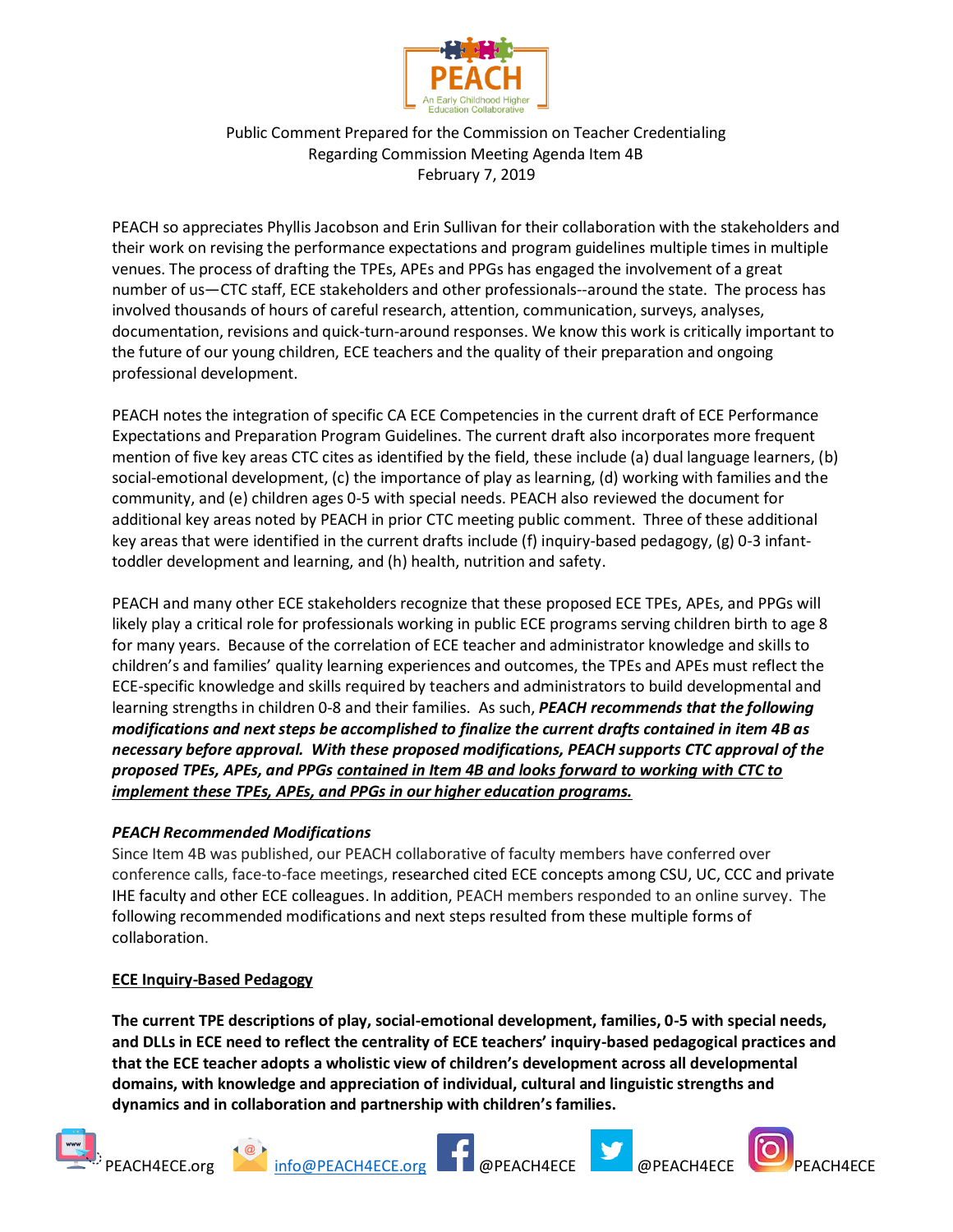

The ECE teacher engages in a continual inquiry process of child observation, documentation of individual and whole-group children's developmental strengths, emerging skills, and developmental accomplishments. It is this process that serves to support the ECE teacher's planning of ECE learning environments, implementation and assessment of learning experiences and assessment of children's development, documenting children's emerging knowledge, skills and interests to guide future planning, learning experiences to build upon and support children's learning and development based on children's expressed interests and in recognition that learning is integrated across all developmental domains in the early childhood period. ECE teachers' planning and implementation of learning environments and learning experiences is similar to preparing and equipping a science laboratory and an art studio for child-initiated exploration and learning.

*Dual language learners* – **PEACH agrees with CQEE that dual language learners should be presented in a strengths-based and asset-based perspective and that any wording that reflects DLL from a deficit perspective should be changed.** CQEE notes, "The educational goal reflected [in the TPEs] is for DLLs is to become English proficient without a concomitant emphasis on home language development. This view is not in alignment with the current research and also overlooks current policies for English learners reflected in California's Department of Education English Learner Roadmap." In light of the large proportion of dual language learners in California's early childhood population, we urge that *ECE specialists in Dual Language Learning (DLL)* consult and contribute to the finalization of the TPEs, APEs and PPGs who deeply understand the strengths and the needs of DLL children as well as strategies essential to optimizing DLL children's learning and family engagement. In addition, ECE TPEs must include knowledge and skills related to first and second language acquisition as well as language development across 0-8 years. Also, a broadened concept of "literacy" throughout the TPEs needs to make explicit ECE teachers' knowledge and appreciation of infants', toddlers' and preschoolers' initial acquisition, development and maintenance of first or home language, as well as recognition of the strengths of dual language development and how language development and emergent literacy in home language(s) enhances the child's capability to develop and become proficient in English language and emergent literacy. Administrative support for these teaching skills and this knowledge of DLL learning process and the role continued use of home language has in enhancing infant, toddler, or preschooler acquisition of English and English proficiency needs to be included in APEs.

*Social-Emotional Development –* **The first five years are a critical period of social-emotional development and ECE TPEs must be reflective of this.** The treatment of social emotional development in the current drafts confuses social emotional development and social-emotional skills. In multiple instances the use of "social-emotional skills" should be replaced with "social-emotional development" The California Infant-Toddler and Preschool Curriculum Frameworks center ECE teachers' role of forming and maintaining relationships with children and families, and, further promoting children's social-emotional development through accurate identification and "reading" of children's emotional cues and responding appropriately, validating children's sense of self, and modeling behaviors reflecting respect for all people. These practices support all children's cognitive, social-emotional, and physical health developmental needs by creating a learning environment that encourages and supports children's expression of emotions and ideas that are teachers meet with curiosity and responsiveness. Research results demonstrate that these adult skills also reduce an infant's intensity and length of crying (cited in the Infant Toddler Curriculum Frameworks). The ECE teacher's interaction with children both **builds and maintains relationships** so that children feel welcomed and at ease to explore. Further, the ECE teacher's relationship **with each child's family** communicates acceptance and welcomes the family,











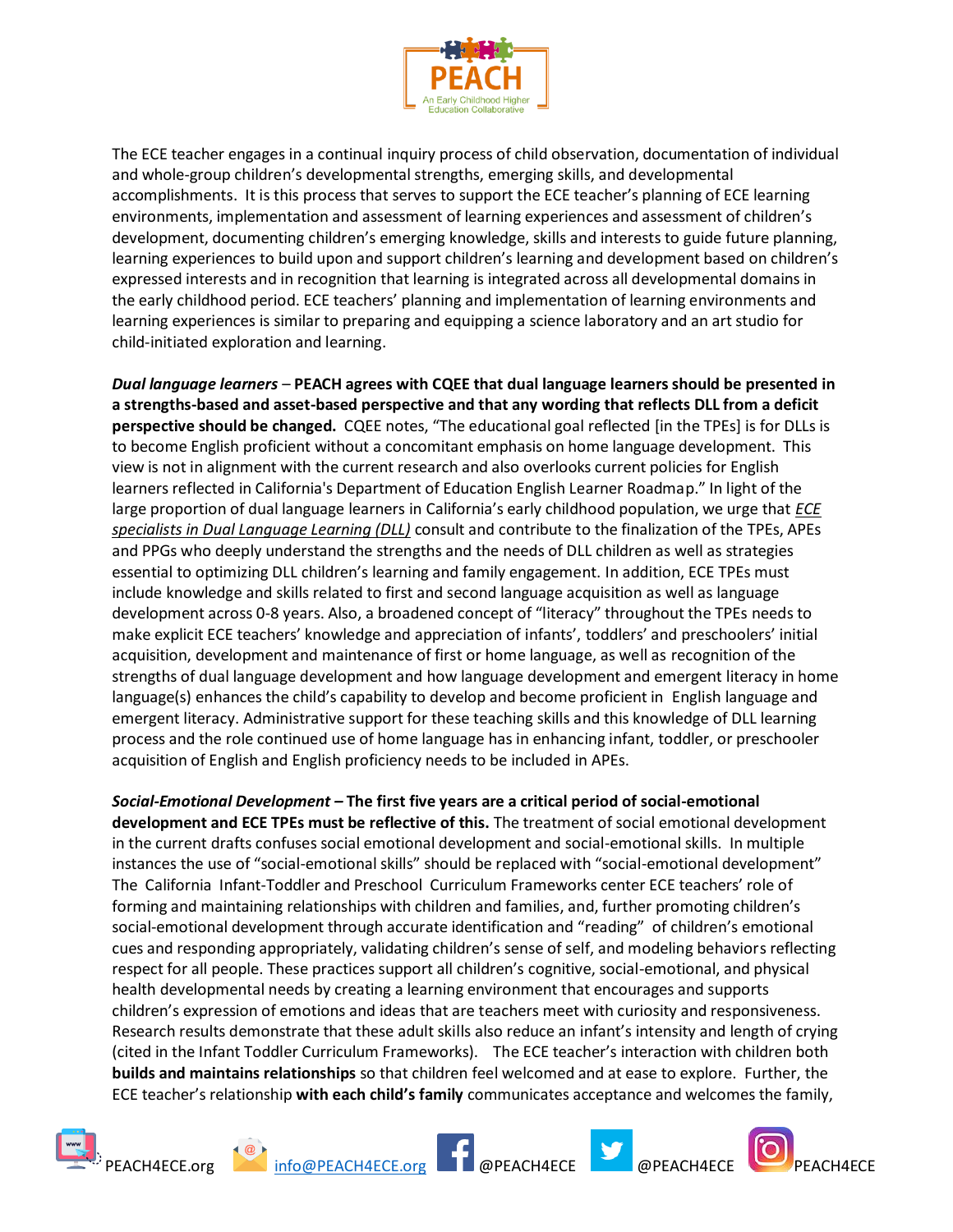

deepening the **child's feeling of belongingness** in the program. The ECE teacher's attention to a child's social-emotional development, then, is expressed across all the key areas cited above for the child and family. As noted in the Preschool Curriculum Framework, Volume 1, p. 39, "[S]upporting learning in this social emotional domain is implicit in the [ECE teacher's] design of the classroom environment, in the formal and informal moment-by-moment interactions they share with children and in many other planned and spontaneous activities… Social-emotional development is supported in an early childhood classroom only when adults are mindful of the many ways they influence preschool children's selfawareness, social skills, emotional understanding, personality, and other qualities."

*Play is a Primary Context for Learning* **– CTC's draft TPEs cites the "importance of play as learning."** As an "Overarching Principle" across the California ECE Competencies, Foundations, Curriculum Frameworks and Program Guidelines, **"play is a primary context for learning**.**"** As noted in the Preschool Curriculum Framework, (p. 87, Concluding Thoughts), "[t]o be effective in accomplishing early learning goals, **an active, play-based program must allow children to freely choose and pursue interests and activities, both alone and with others. It must encourage them to translate their own thoughts, ideas, and preferences into new activities and experiments.** It must give them access to these opportunities for activity and exploration in a thoughtfully planned environment for a substantial portion of each preschool day. And most importantly, it must be planned and led by teachers who actively participate as co-explorers in children's chosen activities." As noted in the California Preschool Curriculum Framework, Vol 1, "Play is at the heart of young children's explorations and their engagement in learning experiences (p.6)." In addition, the California Infant Toddler Curriculum Framework notes, "[B]ecause infants move through distinct developmental periods so rapidly, adults need to respect and be responsive to each child's learning agenda" (p. 6).

**However, the characterization of the concept of "play as a primary context for learning" is not adequately captured in the TPEs across all three ECE Teacher job roles.** The draft TPEs include a performance expectation for beginning Teacher Assistant, Teacher, and Master Teacher, (pp.20, 32, and 47) stating, "'[Understand] [Describe] [Describe and apply] general principles of effective pedagogy for young children, including ways in which children's play as a teacher-guided, children-centered intentional learning opportunity can contribute to children's academic learning, growth and development"

This performance expectation confuses the nature of ECE teacher intentional planning, the nature and context of child-initiated play, as well as the essential role of children's growing sense of agency in the child-initiated play process. It is essential that the TPE be comprehensive when describing the role of child-initiated play and exploration in learning and development across all developmental domains, observing and following the child's lead/interests and scaffolding children's explorations and learning experiences.

APEs need to include the required related knowledge and skills regarding "play as a primary context for learning" that administrators demonstrate to support teachers, children, as well as families in ECE programs.

*Working with Families and the Community* - **PEs should state explicitly the expectation that teachers demonstrate the ability to establish and maintain positive primary relationships with young children as well as positive, respectful relationships with children's families that build trust and provide emotional security.** In addition, ECE teachers and administrators need to know and appreciate an









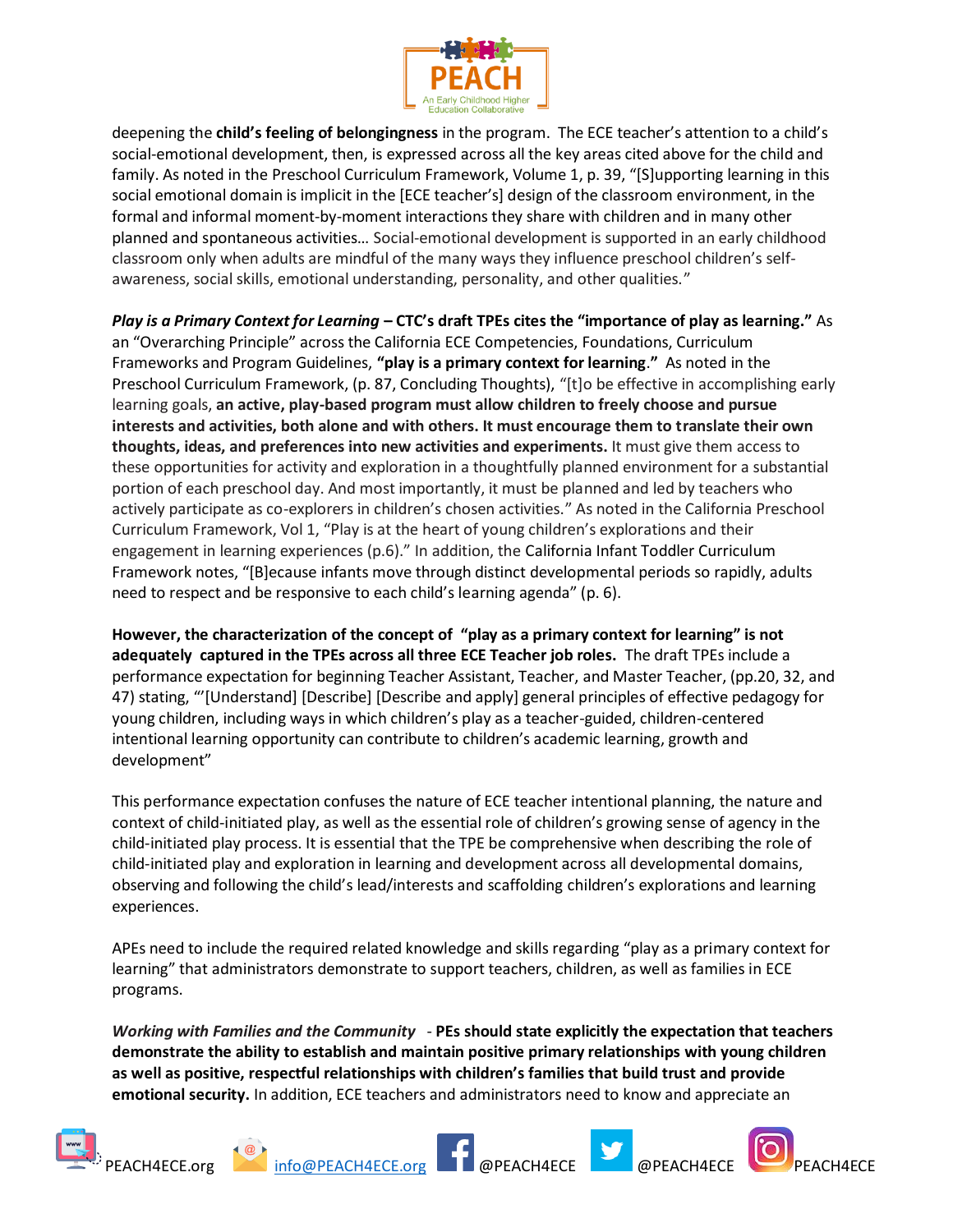

ecological perspective of the child and the role of family's strengths as protective factors. In a child's development and learning. Forming partnerships with families develops a constructive synergy between and among ECE teachers, families and children that can positively involve and impact child development curriculum planning, implementation, assessment, and reflection. For example, teachers' sharing documentation of a child's accomplishment in the program with the child's family can generate deepened knowledge and understanding of the child and family for the teacher; the family may also gain additional respect for their child's developmental process and the role of the ECE teacher and program in the child's growth, development and learning. This also requires that ECE teachers develop cultural literacy, in order to develop respectful, constructive partnerships with families, to acknowlege and engage family strengths, and to inform best practices in the program for optimal developmental and learning outcomes of their children.

*Children ages 0-5 with special needs* **– TPEs need to reflect requirements for ECE teacher knowledge and skills related to IFSPs (for children with special needs 0-3) as well as IEPs (for children with special needs 4-5). With the identification of special needs, a child's strengths and the child's family's strengths also need to be acknowledged by the ECE teacher**.

*Knowledge and skills of Infants and Toddlers 0-3 –* **PEACH strongly recommends inclusion of more specific knowledge and skills specific to the California Infant-Toddler Learning Foundations and the California Infant-Toddler Curriculum Framework.** 

*Health, Nutrition, and Safety –* **It is critical that the TPEs describe the knowledge and skills ECE teachers and administrators must have related to program practices affecting children's health, nutrition and safety as an interconnected, comprehensive system, as well as curriculum practices to build children's knowledge and practices around health, nutrition and safety.** As noted in the California Preschool Curriculum Framework, Volume 2, "An integrated and comprehensive approach is most effective when preschool children are taught about health. Health education does not stand alone in the preschool curriculum. It is integrated with the other eight domains: social–emotional development, language and literacy, English-language development, mathematics, visual and performing arts, physical development, history–social science, and science. Health is comprehensive…A developmentally appropriate curriculum promotes overall health (e.g., wellness, safety, **oral health**, nutrition) and integrates topic areas. (p. 226 - 227).

*Program Preparation Guidelines (PPGs)* - **The PPGs must include requirements of qualified IHE faculty to demonstrate ECE-specialized knowledge and skills related to infant-toddler development, dual language learners, working with families, working with children 0-5 with special needs and of ECE inquiry-based pedagogy and program observation, documentation-reflection and planning process.** PPGs also need to state that, to be qualified to teach in ECE IHE programs, faculty should demonstrate knowledge and skills related to development of children ages 0 to 3, 3-5, 5-8 and milestones of first and second language acquisition and dual language development for these ages of children and related knowledge and skills regarding working with their families. We acknowledge that in order to support knowledge and skills of the profession more courses dedicated to infants and toddlers, Dual Language Learners, and children with special needs are needed at many of the IHEs.